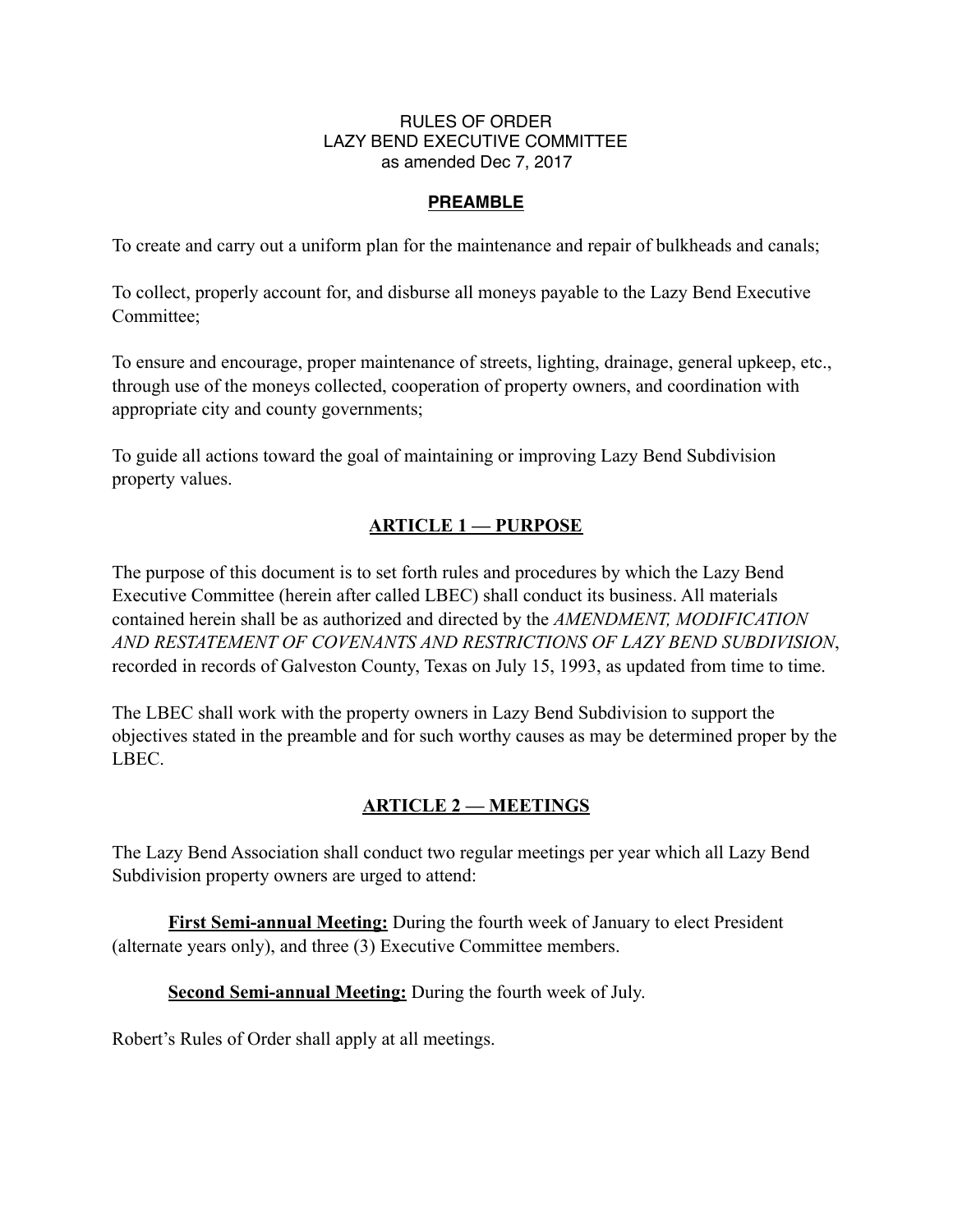The president or LBEC may call a special meeting of the Lazy Bend Association to consider any important and unusual matters that would be of concern to, or would require the vote of, property owners.

The LBEC shall meet bi-monthly or more often as necessary and as directed by the President. Meetings shall be held during February, April, June, August, October and December. A quorum for a LBEC meeting shall be four (4) of the seven (7) members.

## **ARTICLE 3 — COMMITTEES**

The LBEC shall appoint an Architectural Control Committee as prescribed in detail in the *COVENANTS AND RESTRICTIONS.* A Bulkhead Committee shall be appointed by the LBEC as a standing committee. Other temporary or standing committees shall be appointed by the President, as needed.

The Architectural Control Committee and Bulkhead Committee shall operate by rules of order approved by the LBEC.

The LBEC shall require committee reports either written or oral as appropriate and at least annually stating activities and decisions rendered.

# **ARTICLE 4 — BUDGETS AND EXPENDITURES**

The LBEC shall prepare a Proposed Annual Budget in December for the succeeding year. Copies of this budget will be distributed to all members at the January Annual Meeting. The newly elected LBEC will then adopt a final Budget for the year and copies shall be sent to all property owners in the Lazy Bend Subdivision. The Budget shall detail the planned income and expenditures for the coming year.

All contracts and disbursements must be approved by a majority vote of the LBEC present at the meeting.

Limits as to the maximum moneys to be disbursed from the assessments and special assessment fund shall be as follows:

 100% of expenses for maintenance and operation of the common areas as prescribed by the *COVENANTS AND RESTRICTIONS*.

 100% of all expenses incurred in normal LEBC business (printing, stationery, postage, etc.)

 100% of canal dredging made necessary due to normal silting action from tidal movement.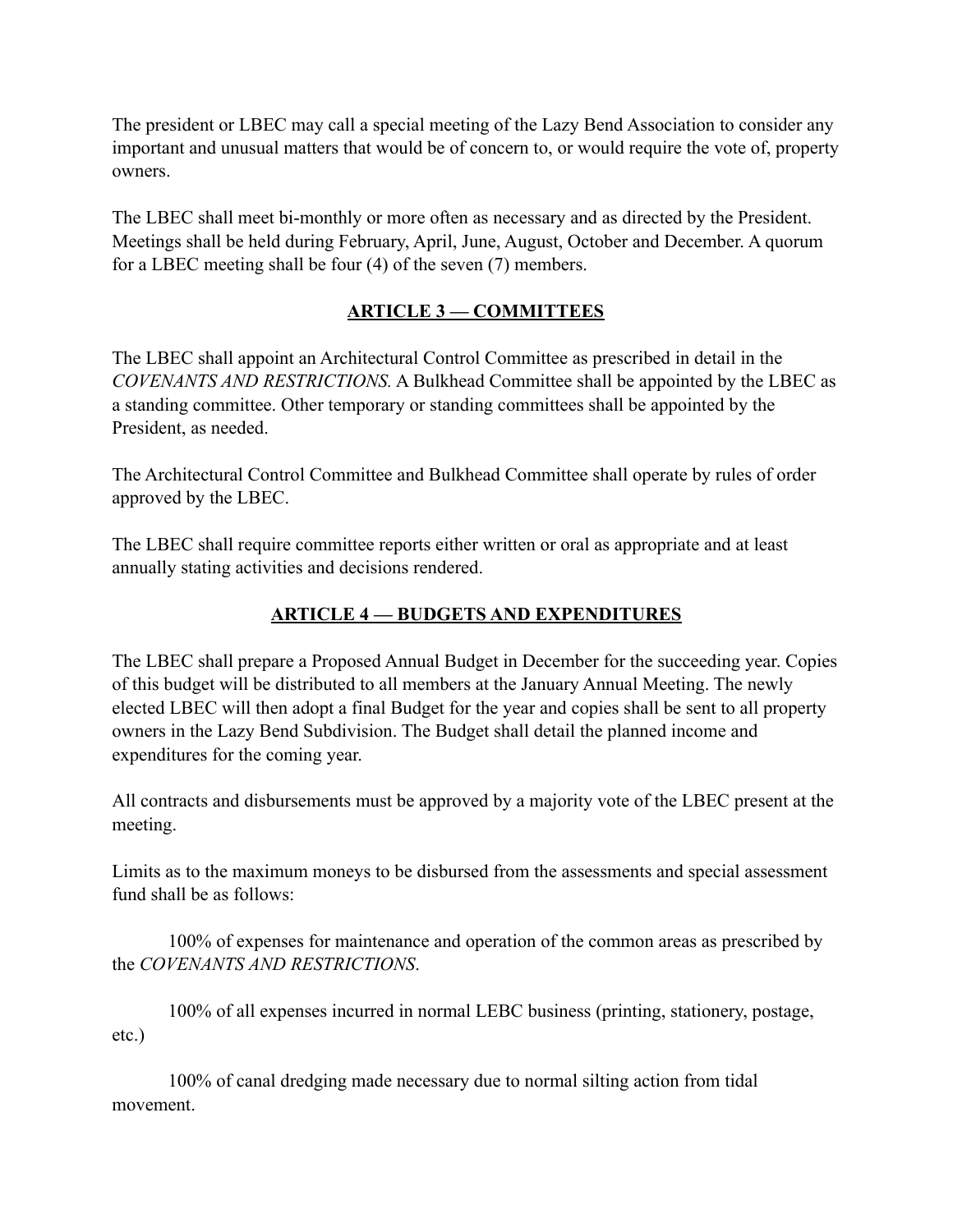20% reimbursement to Lazy Bend property owners of cost on approved bulkhead and drainage repairs that were made according to the specifications outlined below.

All moneys due to property owners for such repairs as stated above will be paid, as available from the moneys budgeted for that purpose. When money is not available for full immediate payment when due, the remainder will be paid as soon as assessments are received. However, claims for reimbursement will not be accepted from a property owner whose assessment account is delinquent.

A Lazy Bend Association Reserve Fund shall be established and maintained, separate from the Lazy Bend General Fund. The Reserve Fund shall be used to address significant unpredictable expenses not covered in the Lazy Bend Annual Budget.

The Reserve Fund shall be funded and maintained by collecting an additional assessment of \$. 01/square foot Reserve Fund fee, in addition to the normal Lazy Bend annual assessment. Payment schedule shall be concurrent with and subject to the same terms as the normal Lazy Bend annual assessment.

The proposed Reserve Fund fee shall be collected annually until the Reserve Fund account exceeds a balance of \$50,000. Should the Reserve Fund account be depleted below a balance of \$37,000, the Reserve Fund fee would then be reinstated until the account balance again exceeds \$50,000.

Expenditures paid from the Reserve Fund will be at the discretion of the Lazy Bend Executive Committee. Establishment of the Reserve Fund will in no way interfere with or replace the optional implementation of Special Assessment(s) when required.

# **ARTICLE 5 — CHANGES IN RULES OF ORDER**

These Rules of Order may be altered, amended, or changed by a majority vote of 51% of those present at a public meeting having a quorum of 25% of the property owners of Lazy Bend Subdivision. Any changes shall then be sent to all Property Owners of record in Lazy Bend Subdivision.

# **ARTICLE 6 — USE OF CANALS**

The purpose of this article is to provide a clear and consistent method of determining compliance with *COVENANTS AND RESTRICTIONS* "Article IV — Use of Canals."

*COVENANTS AND RESTRICTIONS* "Article IV — use of Canals" Paragraph I — reads as follows: